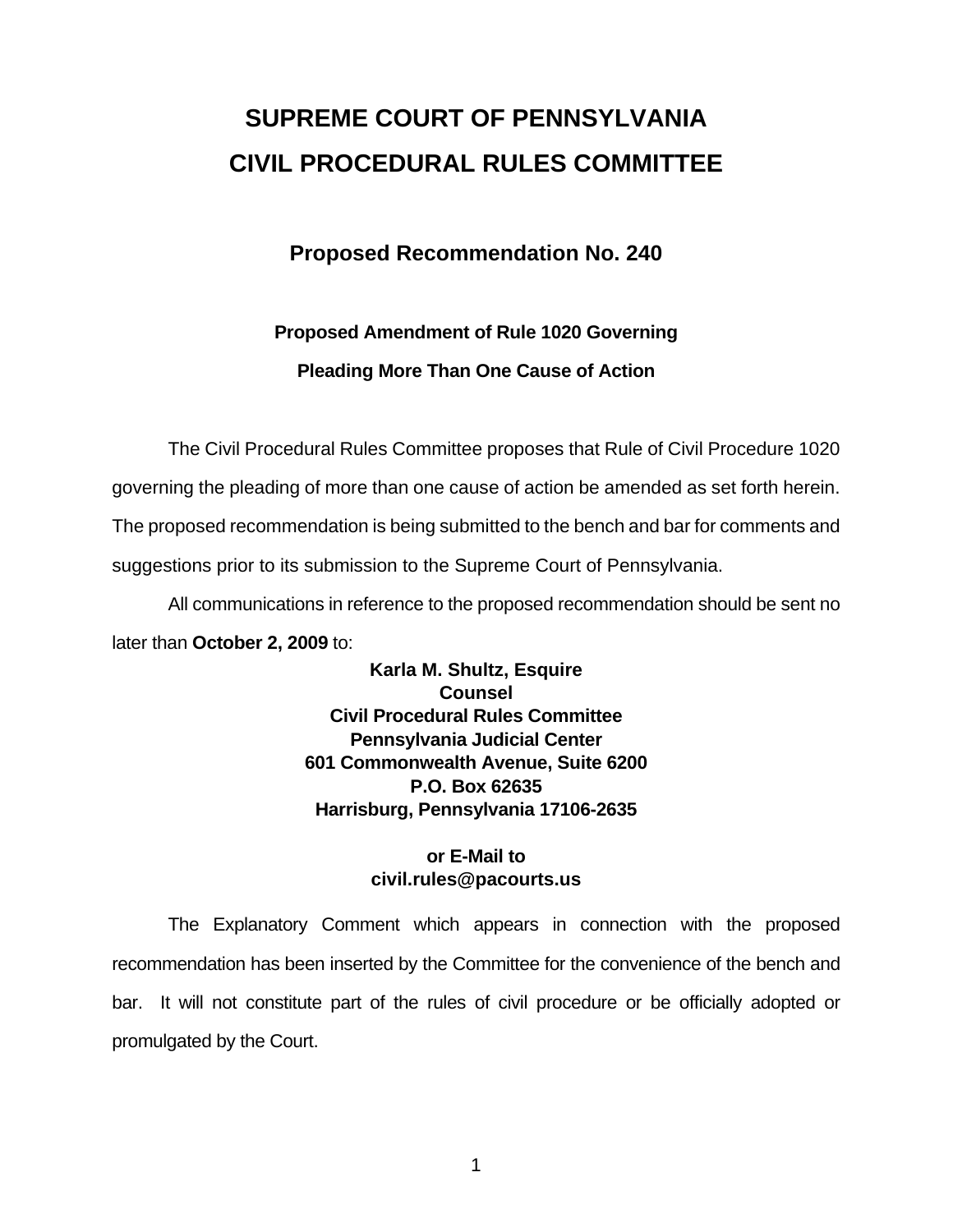### **Rule 1020. Pleading More Than One Cause of Action. Alternative Pleading. Failure to Join. Bar.**

 (a) The plaintiff may state in the complaint more than one cause of action cognizable in a civil action against the same defendant. Each cause of action and any special damage related thereto shall be stated in a separate count containing a demand for relief.

> Note: Rule 102 provides that the singular includes the plural and the plural includes the singular.

 (b) If persons join as plaintiffs under Rules 2228, 2229(a) or (e), the complaint shall state the cause of action, any special damage, and the demand for relief of each plaintiff in a separate count, preceded by a heading naming the parties to the cause of action therein set forth.

(c) Causes of action and defenses may be pleaded in the alternative.

 (d)(1) If a transaction or occurrence gives rise to more than one cause of action heretofore asserted in assumpsit and trespass, against the same person, including causes of action in the alternative, they shall be joined in separate counts in the action against any such person. Failure to join a cause of action as required by this subdivision shall be deemed a waiver of that cause of action as against all parties to the action.

> Note: Mandatory joinder is limited to related causes of action heretofore asserted in assumpsit and trespass. There is no mandatory joinder of related causes of action in equity.

See Rule 2226 et seq. governing joinder of parties.

 See Rule 213(a) and (b) governing the consolidation and severance of causes of action.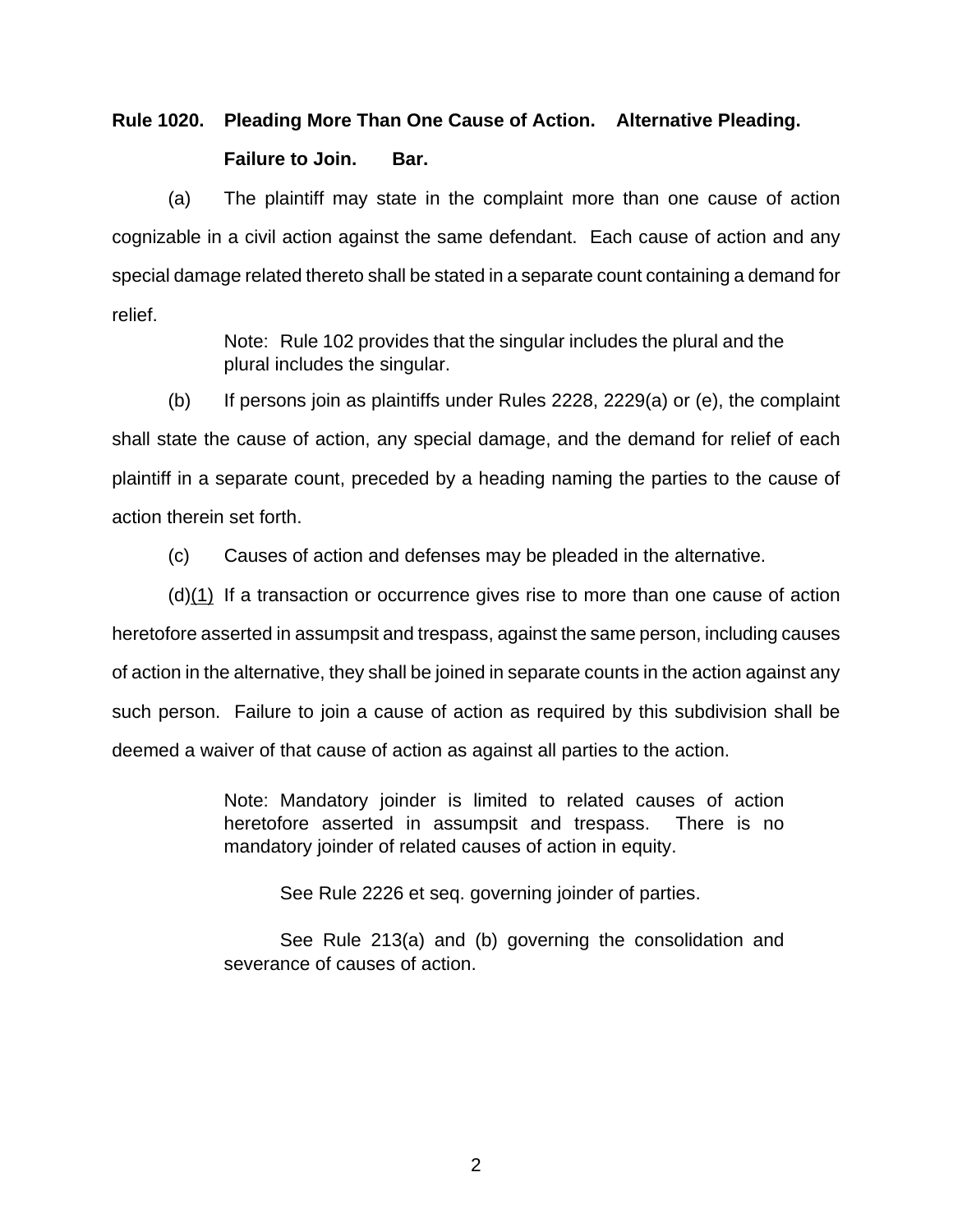(2) When personal injuries to a person and damage to that person's property arise from the same tortious act, the person who sustained both personal injuries and property damage must seek recovery for both in a single action. If a separate action is instituted for each category of damage, a judgment rendered in one such action bars recovery in the other action.

> Note: Subdivision (d)(2) applies the prohibition against splitting causes of action to a subrogee because a subrogee derives his or her right to recovery from the person who sustained both personal injuries and property damage. This subdivision supersedes *State Farm Mutual Automobile Ins. Co. v. Ware's Van Storage*, 953 A.2d 568 (Pa. Super. 2008), which permitted a person injured in an automobile accident to pursue his personal injury claims in one lawsuit and the insurance company of the injured person to pursue a subrogated property damage claim in a second lawsuit.